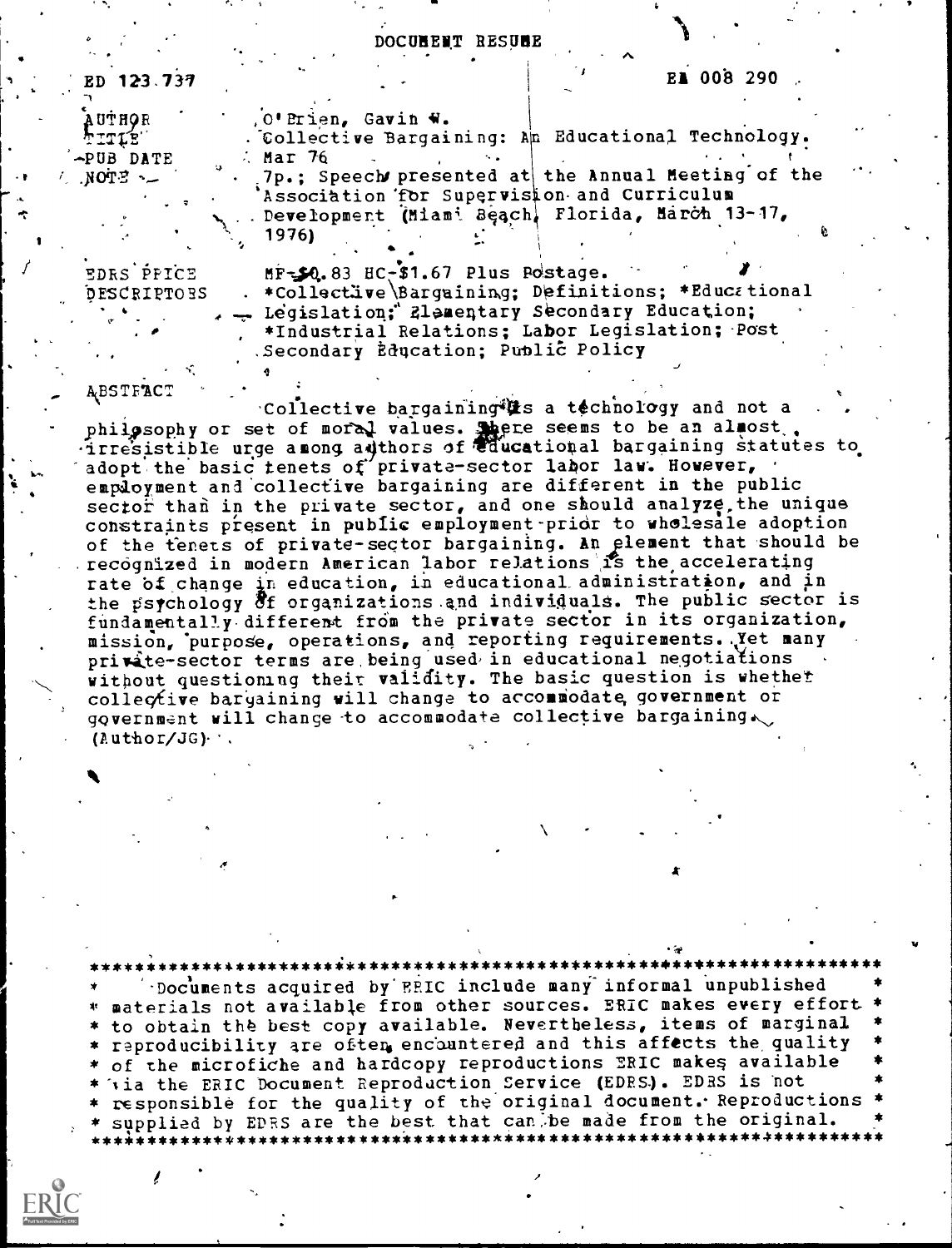US DEPARTMENT OF HEALTH<br>
EDUCATION & WELFARE<br>
NATIONAL INSTITUTE OF<br>
NATIONAL INSTITUTE OF<br>
THIS DOCUMENT HAS BEEN REPRO<br>
DUCE EXACTLY AS RECEIVED FROM<br>THE PERSON OR ORGANIZATION ORIGIN<br>
THE PERSON OR ORGANIZATION ORIGINAL EDUCATION POSITION OR POLICY

 $\frac{1}{2}$  ,  $\frac{1}{2}$ 

# COLLECTIVE BARGAINING: AN EDUCATIONAL TECHNOLOGY

 $\blacksquare$ 

ED 123737

ERIC 1.1 008 230

 $\mathcal{I}$ 

 $\mathbf{r}$  ,  $\mathbf{r}$ 

GAVIN W. O'BRIEN

tter and a series

 $f = \frac{1}{2}$ 

Assistant Superintendent Division of Legislative and Employee Relations Miami, Florida

Association for Supervision and Curriculum Development

Miami Beach, Florida

March 1976

2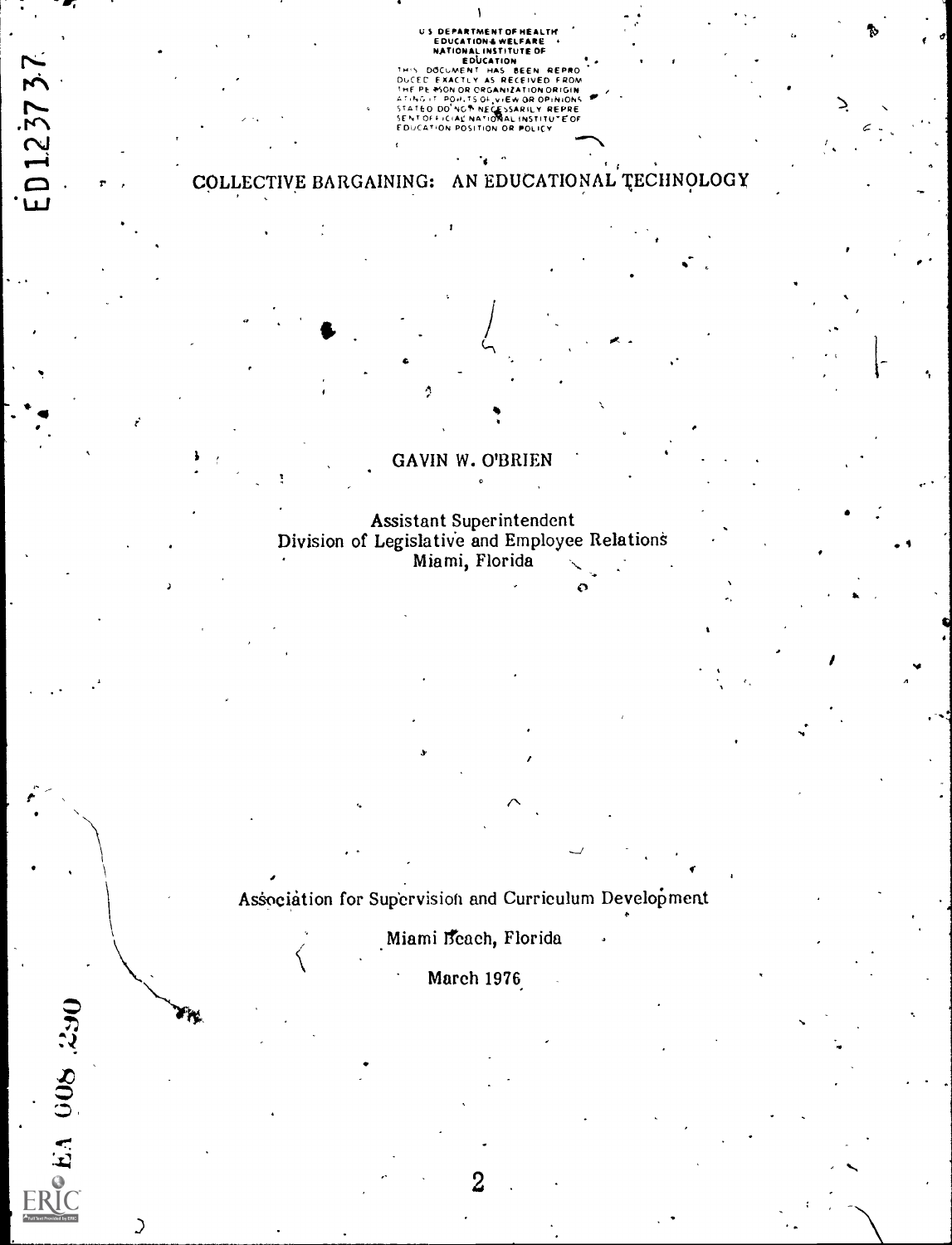# COLLECTIVE BARGAINING: AN EDUCATIONAL TECHNOLOGY

## Bargaining: a technology that is "here"

My basic predicate is collective bargaining is a technology and not a philosophy or set of moral values. The process of collective bargaining developed with the rise of human civilizations. Trading began and soon fruits and vegetables were traded for meat. As cities grew, ornaments were traded for food, and eattle for land. The history of commerce in the world is full of examples of negotiating of trading off goods and services, of memorializing these exchanges in written agreements, and having these transactions binding upon the individuals by law.

In the 1930's, the United States government felt that "bargaining" was so important to business and society as a whole, that the National Labor Relations Act was passed. So, there is a statement of policy by the federal government of the United States in Section 1. National Labor Relations Act about:

> "encouraging the practice and procedures of collective bargaining. . . for the purpose of negotiating the terms and conditions of their employment.  $\cdots$ "

Importantly, the stated purpose of the law is to foster labor relations through the process of bargaining. Here is a statement by the government that private sector bargaining is so important that it will be protected by law and penalties are placed on parties to force them to comply with good faith bargaining.

There a. 3 similar statements of policy by state governments in those states which have enacted collective bargaining laws for public employees. Over 35 states have created some form of collective bargaining for public employees.

In summary, bargaining is a histosical process. "Collective bargaining" has been an instrument of Federal and State governmental policy for decades, I believe it is a reasonable conclusion to state that "collective bargaining is here."

Basic concepts - applicability to education

First, there is a policy decision made that there shall be collective bargaining - and that some part of the educational system shall be governed by a labor cont. .et.

> When this decision is made, the bargaining process has certain dynamics that operate. For example:

Labor contracts are not "written".

Labor contracts are negotiated.

Labor contracts are negotiated by committees.

Labor contracts are negotiated by two committees operating under disparate instructions - and they each must compromise in order to obtain a contract.

There is a legat duty to bargain in good faith - and in good faith to. attempt to reach a settlement and labor agreement.

Second, most experts and legislators use existing private labor law as a frame of reference for public sector labor relations.

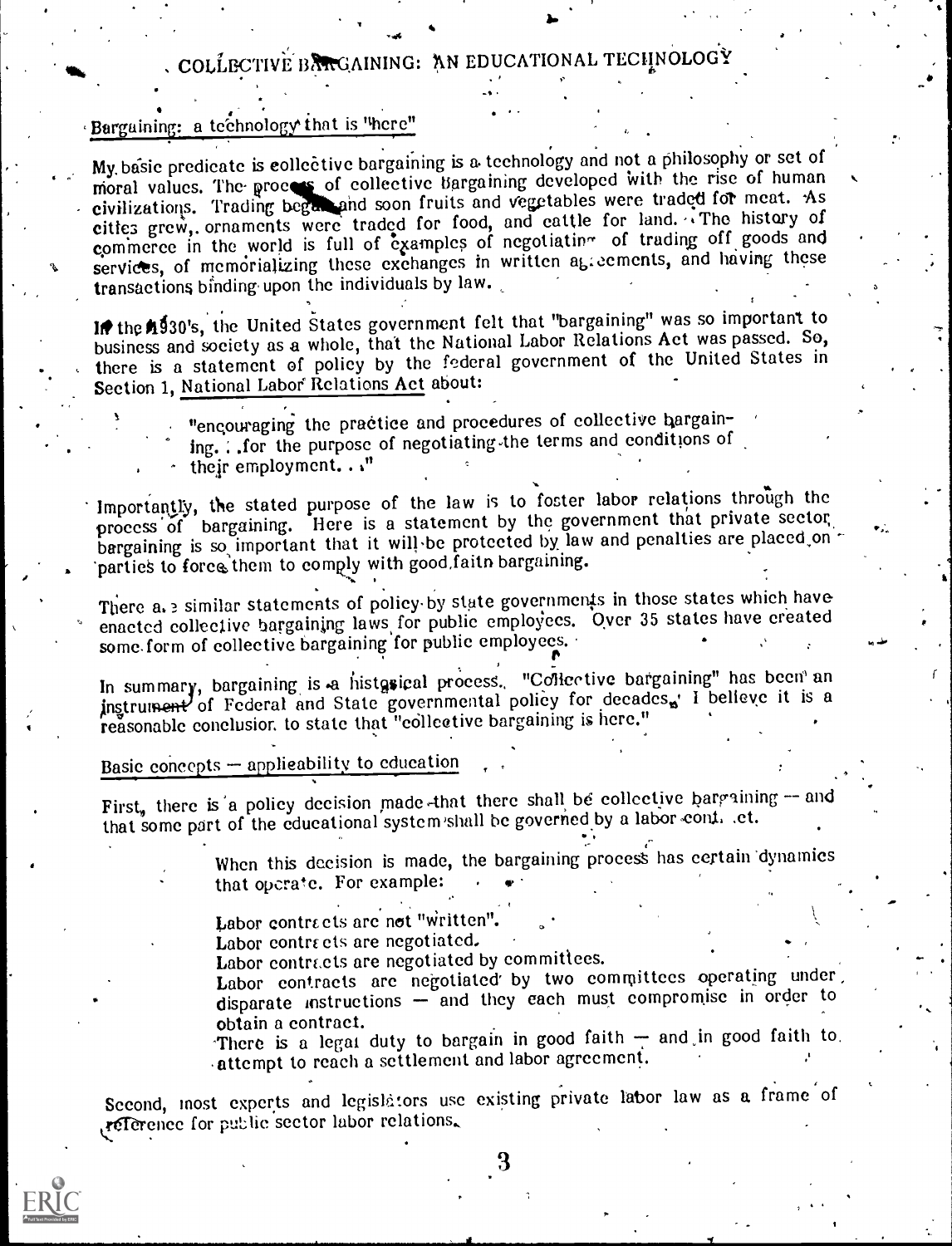This raises the question of how many of the concepts developed in the federal labor law and the cases of the National Labor Relations. Board and American courts will be ptilizod in the public sector of educational negotiations.

### Little deliberate analysis

There seems to be an almost irresistible urge to "adopt the basic tenets" of private sector labor law, by authorities legislating or implementing educational bargaining statutes. In my opinion, there is little deliberate analysis of the "basic tenets" before they .are thrust into the public sector by (a) statutory' mandate, (b) administrative rule, or (c) case decisions.

## Public sector  $-$  really  $-$  is different

Public sector employment and collective bargaining are different, in fact, than in the private sector. Unfortunately, this statement is "tainted" from its use by persons interested in prohibiting the use of the collective bargaining process in public employment. Nevertheless, I believe that it is a factual statement and one which must be coped with before there can be an orderly bargaining process in education,

#### The "differences" are constraints

One reason bargaining in the public sector is different from the private sector is, constraints. Prior to the wholesale adoption of the basic tenants developed in private sector collective bargaining experience, one should analyze the constraints present in public employment unique to our private sector experience.

#### Money

An obvious and basic difference concerns money.  $\phi$  public employer, generally, has much less control over its revenues and the money available for negotiations than a private employer. A private employer can raise prices; cut dividends, or borrow money to provide wage settlements. A public employer receives much of its revenues from governmental chilities (appropriating authorities) over which it has little control. Many public employers cannot borrow money for pperations expenses (such as wage settlements). In short there are very real constraints on the ability of a public employer to raise money to meet wage demands  $-$  though there is a legal duty to bargain wage demands "in good faith".

## Expenditure limitations

It is not uncommon to find legal limitations - generally in a statute or accounting regulation  $\div$  on the types of expenditures a public 'employer can make. One recent example in Florida was. whether or not public funds could be used to provide for a retroactive wagesettlement. It took several legal opinions, including an opinion from the Attorney General to decide that such was a proper use of.public  $\epsilon$  funds. Retroactive settlements of wages has been an established. practice, in private sector bargaining for many, many decades. However, in the public sector it may. be questionable or, possibly, "illegal".

or.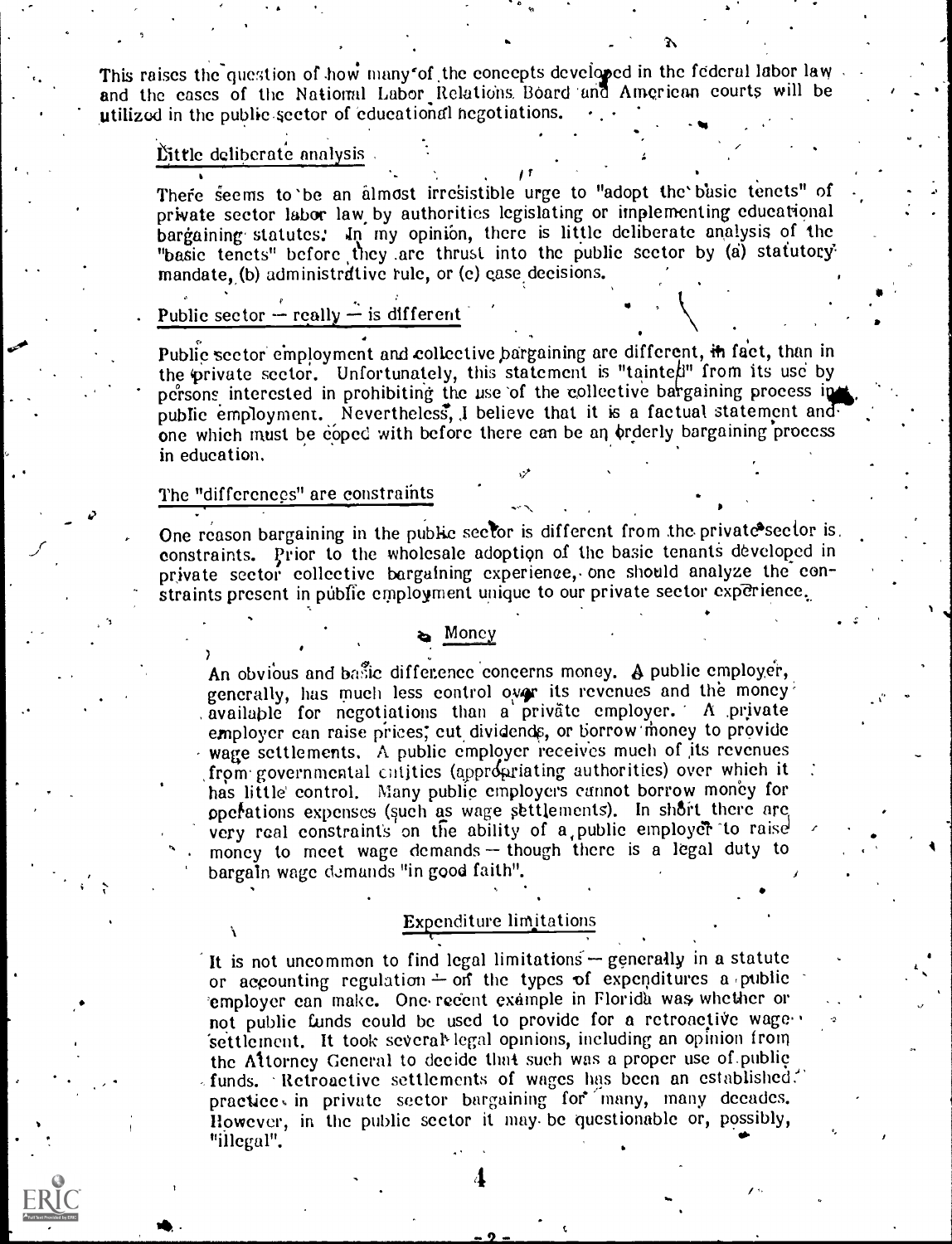## Specific limitations.

You, will also find specific limitations in state laws and regulations of state boards of education.' For example: limits on maximum sick leave days, requirements for certification for employment, limits on<sup>t</sup> insurance benefits, establishment- of specific holidays, are all subjects which are topics within the "scope of bargaining" developed in the private sector. However, many states have statutes governing these topics thereby constraining the pattemeters' for settlement by negotiation.

### Conflicting law provisions

There is a common practice of legislative bodies enacting bargaining laws in public employment, certainly in education, to impose a new set of laws on an existing regulated area without much attempt or effort to reconcile conflicting law provisions.

Historically, education has developed as a regulated government service. The systems of public education in America are generally established by law; educational funds and expenditures are regulated; entry and continued employment in education is under government control. This type of development of education has let a large and complex network of laws, rules and regulations governing various ucational activities.

Legislators enacting "collective bargaining laws" have seldom attempted 'to deliberately revise the existing regulatory laws in educational codes to conform  $\therefore$  to the new public sector labor requirements.

#### No common set of groundrules

In private sector, there has developed a common set of groundrules on such things as the scope of bargaining; i.e., which topics have to be negotiated. $\forall$   $\cdot$ 

The public sector is fond of using private sector terms such as "scope of .<br>bargaining" on wages, hours, and terms and conditions of employment. However, there is often violent disagreement on which topics have to be negotiated. Conflicting provisions of laws aggravate the situation rather than resolye the confusion.  $\epsilon$ 

Furthermore, seldom do legislatures enaet a dispute resolution system for these questions  $-$  they are resolved on a case by case basis, i.e., you have to have a disput $\ddot{\theta}$  to get an answer, e.g., a lot of disputes.

#### Resolution of-conflicts

Collective bargaining is a process. It is at least an advocacy process and in some instances an adversary process. Each party.hasgoals\they are trying to achieve and each has a range of concessions available as quid pro quo items.

In a process where two parties are attempting to obtain concessions from each other and are facing 'demands on themselves, there are bound to be conflicts, Conflict and advocaey are inherent in the bargaining process.

 $\mathcal{B}$  ,  $\mathcal{A}$  ,  $\mathcal{A}$ Collective bargaining does not try to climinate conflicts. In fact, it recognizes the existence of conflict as a dynamic in the relationship of the bargaining parties. The federal and most state collective bargaining laws do not attempt to. eliminate conflict generated by the negotiations process.

5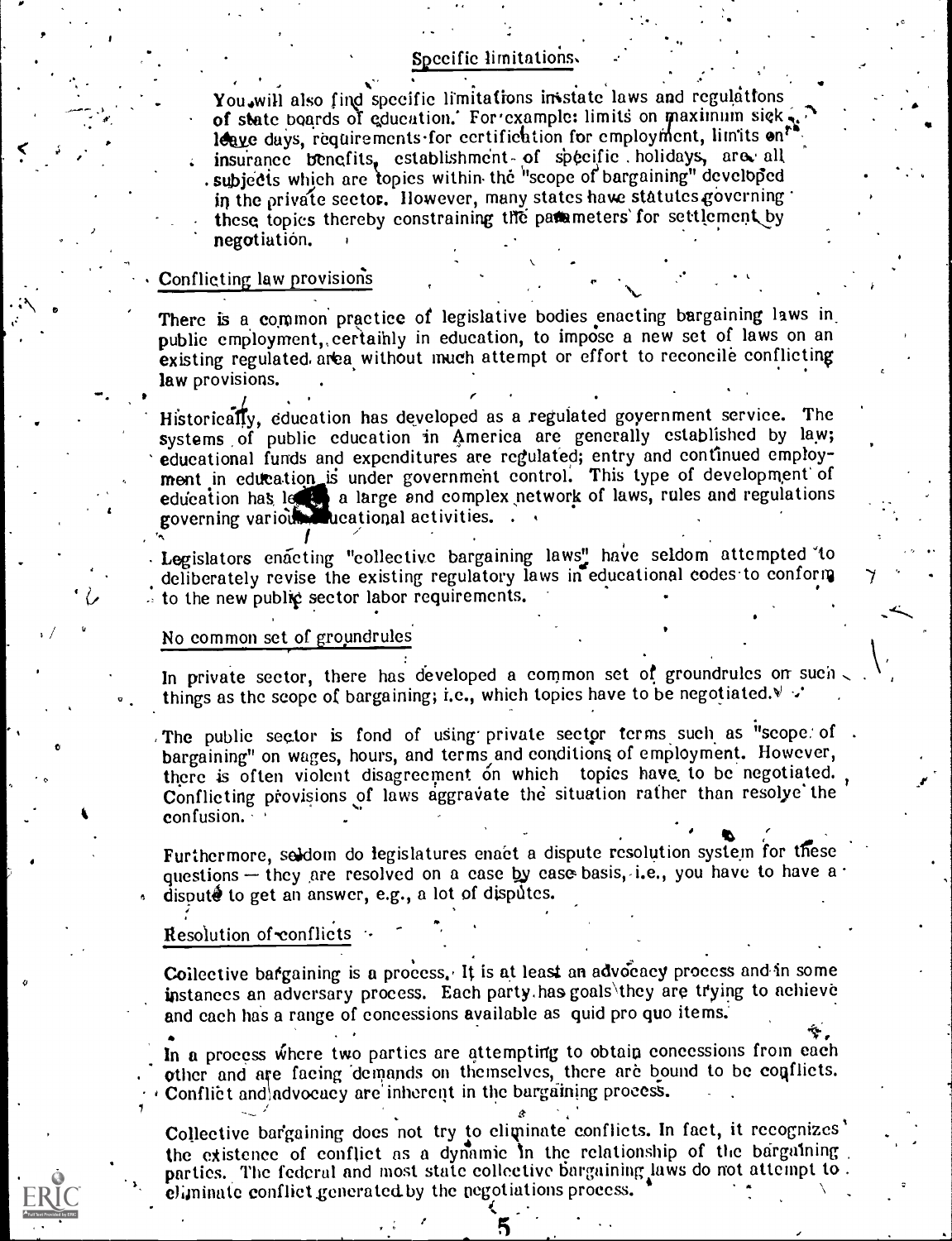What the bargaining process, contracts, and labor law do attempt is to contain the disputes to a reasonably orderly system of procedures designed to resolve the issues. In short, when you have a formal collective bargaining system, labor contracts, and labor laws you will learn to live with and to manage conflicts.

### Personalities

Personalities play a role in labor relations. You can have the "best law, best contract, best grievance procedure" and have terrible labor relations. Labor relations is about people and the relationship between and among people. It is a people business. Accordingly, one must never overlook the personality factor. Sometimes ego, and ego attachment to a given issue, is a factor in labor y relations.

As in most facets of life, ego issues are most difficult to deal with.

## Rate of change

In my personal opinion, there is another element present in labor relations in modern America that ought to be more recognized than it is: an accelerating rate of change in education, in educational administration, and in the psychology of organizations and individuals.

I believe there is wisdom in some of the observations of Toffler in Future Shock. There is objective evidence of transiency novelty, informational overload and an increasing rate of change of "basics".

Drucker, in the Age of Discontinuity has persuasive arguments and data that organizations in our times are in a period of "discontinuity."

Zbrinski, in Between Two Ages, clearly identified the possibility that we may be dealing with three worlds in our society rather than one: the pre-industrial society, the industrial society, and the technological society. It is conceivable that a large public employer such as an educational institution or system could have a work force and professional staff that were simultaneously at the preindustrial (low skilled), industrial (mechanized), and the technological (knowledgeable worker) levels.

Query: how does one negotiate a single contract that is responsive to the demands of such a mixed constituency?

Query: can the lack of a common reference and shared value system lead to low employee morale, militancy, and labor strife?

Labor relations in education should address queries such as this as well as the more standard queries associated with imposing a system of labor relations on public sector employers.

6